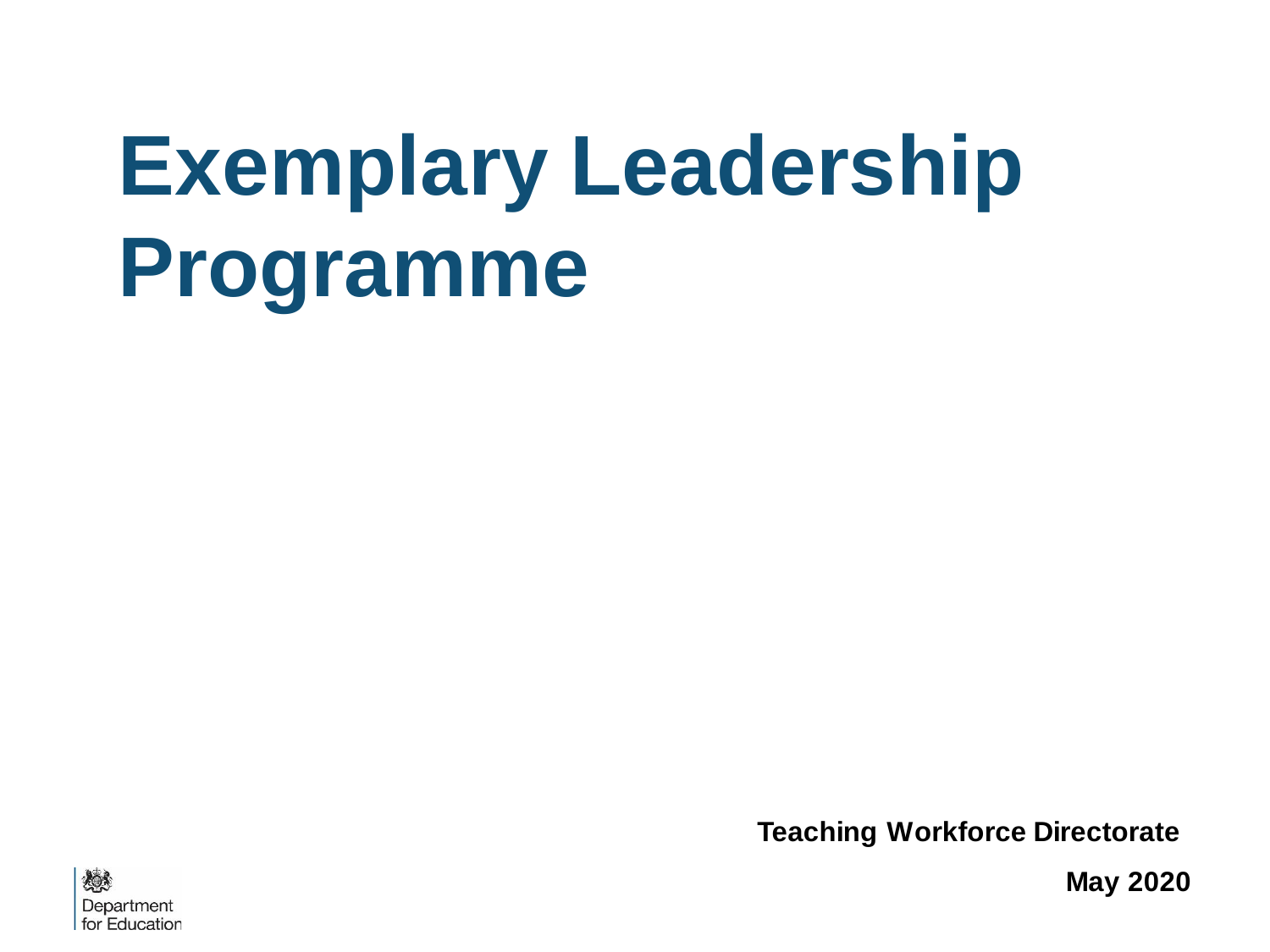### **Housekeeping**

#### **Before the webinar starts**

**The host will mute all attendees for the duration of this session.**



**- Those joining by phone, please mute by pressing \*(star) 6**

#### **Collecting your feedback**

**We will outline how to send us your feedback and questions at the end of the session. If you have any difficulty hearing the speaker or need something to be repeated, please let us know during the call via the skype chat facility.**

#### **Comms once tender is live**

**All comms should be posted via the Jaggaer e-Tendering portal.**

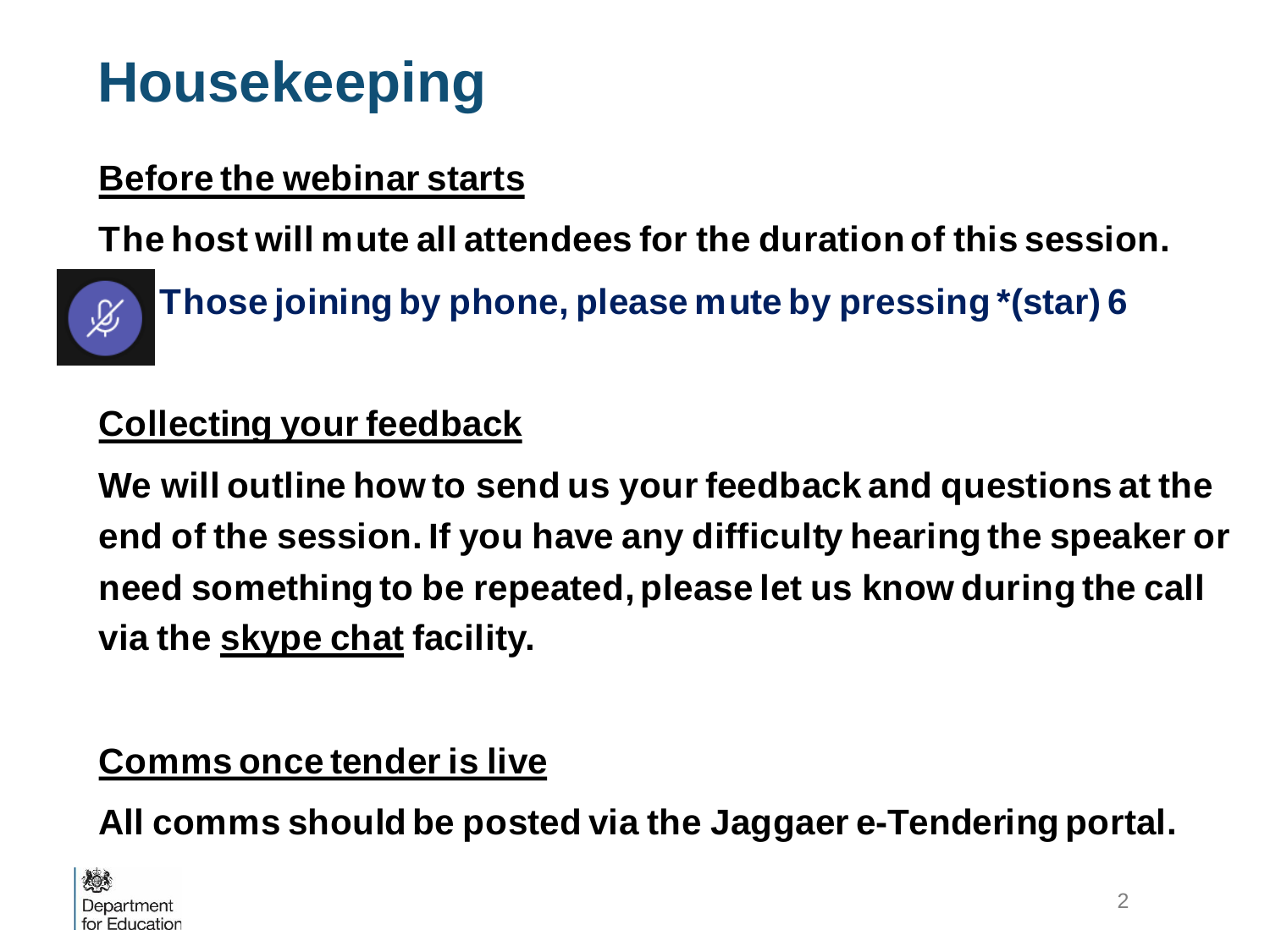#### **Agenda**

- Welcome and introduction (5 minutes)
- **Programme rationale and objectives (15 minutes)**
- **.** Indicative timelines and tender process (10 minutes)
- Q&A process (5 minutes)
- Close

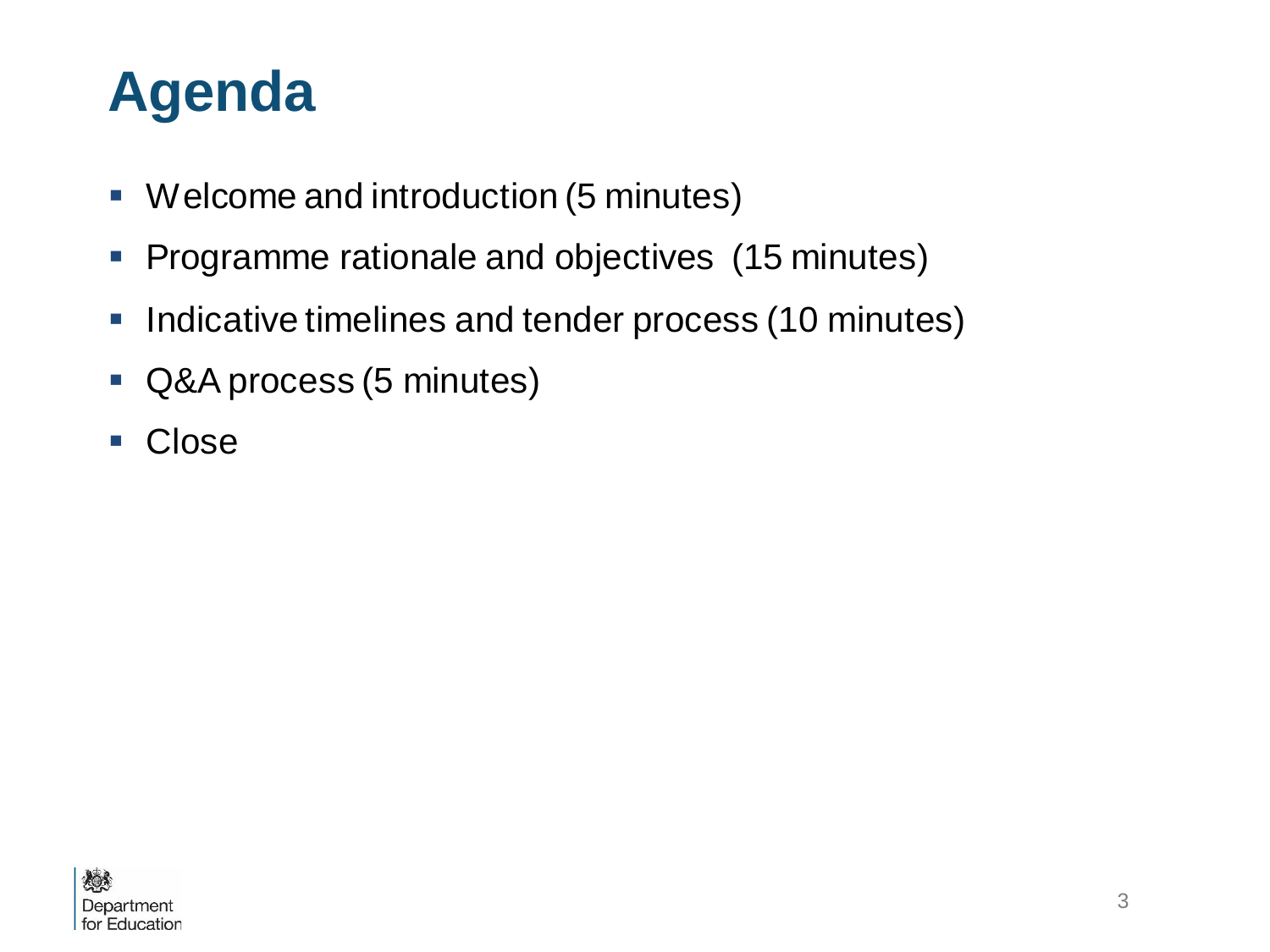#### **Programme Rationale**

- **If is our ambition for every child in this country to receive a** world-class education that equips them with the knowledge they need, taught to them by expert teachers, using evidencebased approaches to teaching.
- We are committed to investing in and supporting leaders in schools, as we recognise that excellent leadership, together with high quality teaching, is essential to improving pupil outcomes.
- Schools with high behavioural and academic standards, supported by strong systems and a culture of support and challenge, are best for both teachers and pupils.

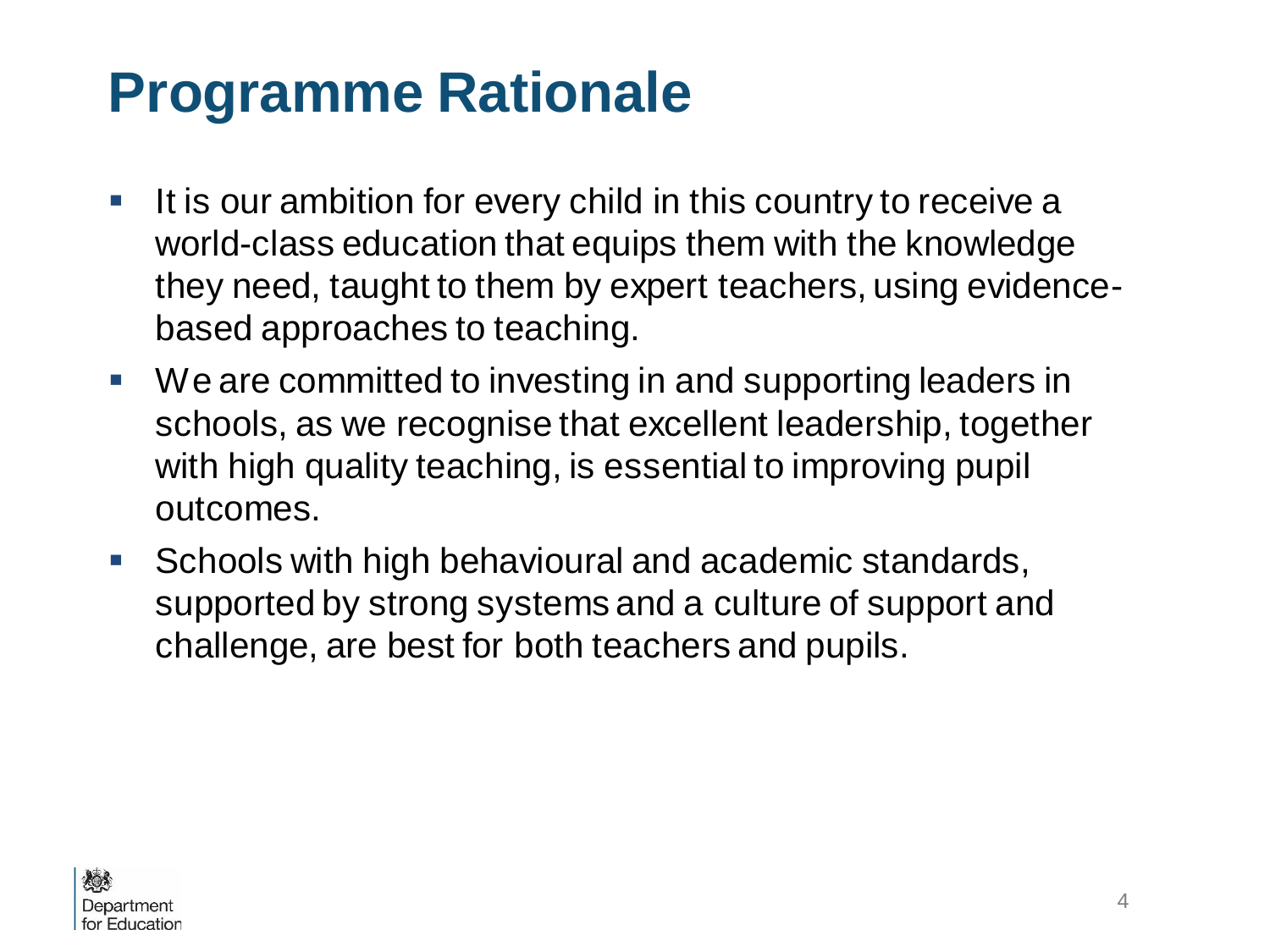# **The Tender Opportunity**

- **The Exemplary Leadership Programme will provide grant** funding over three years to support the development and delivery of a new leadership offer for school leaders. Evaluation of these programmes will help improve evidence on how best to support the quality of school leadership.
- We are looking to engage a minimum of two Outstanding statefunded schools (or consortia) to design, test and deliver leadership training programmes grounded in the principles of a knowledge-rich curriculum, direct instruction and strong behaviour management.
- Grant funding through "Section 14" grant funding (Education Act 2002) – will be provided to schools to deliver three-year pilot programmes up to a maximum value of £250k per annum, subject to continued government funding and successful annual delivery.

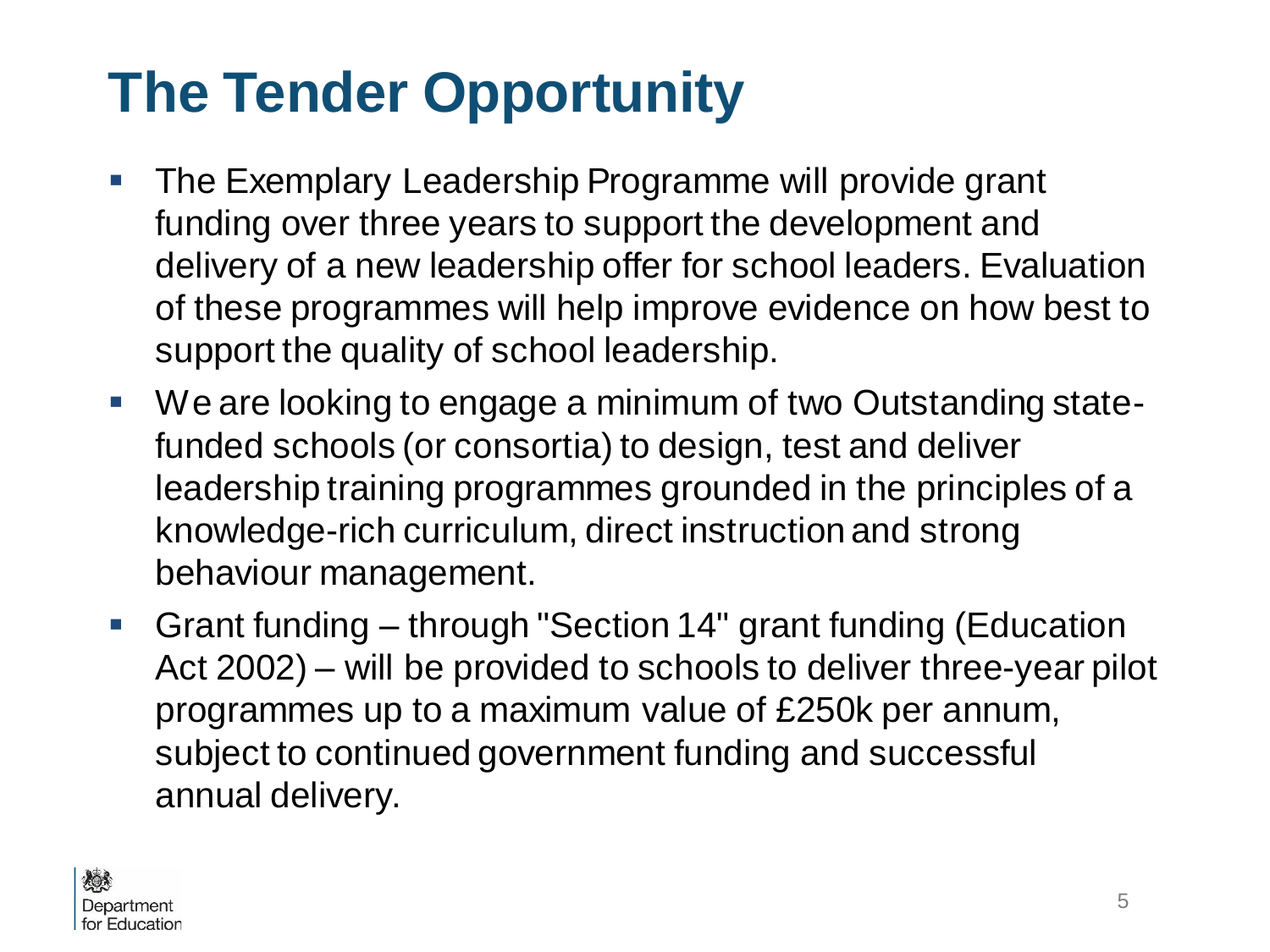### **Objectives**

- We want to ensure that school leadership training reflects the best available evidence to improve the quality of school leadership and have a positive impact on the quality of teaching and pupil outcomes.
- **The grant is intended to support those that understand and** excel in the principles outlined in the previous slide, to test and determine how their leadership model can best be replicated by other school leaders.
- **There will be flexibility in how the training is designed and** delivered, and we want to encourage providers to think innovatively about their delivery model.
- **These programmes will support the development of a wider** body of evidence.

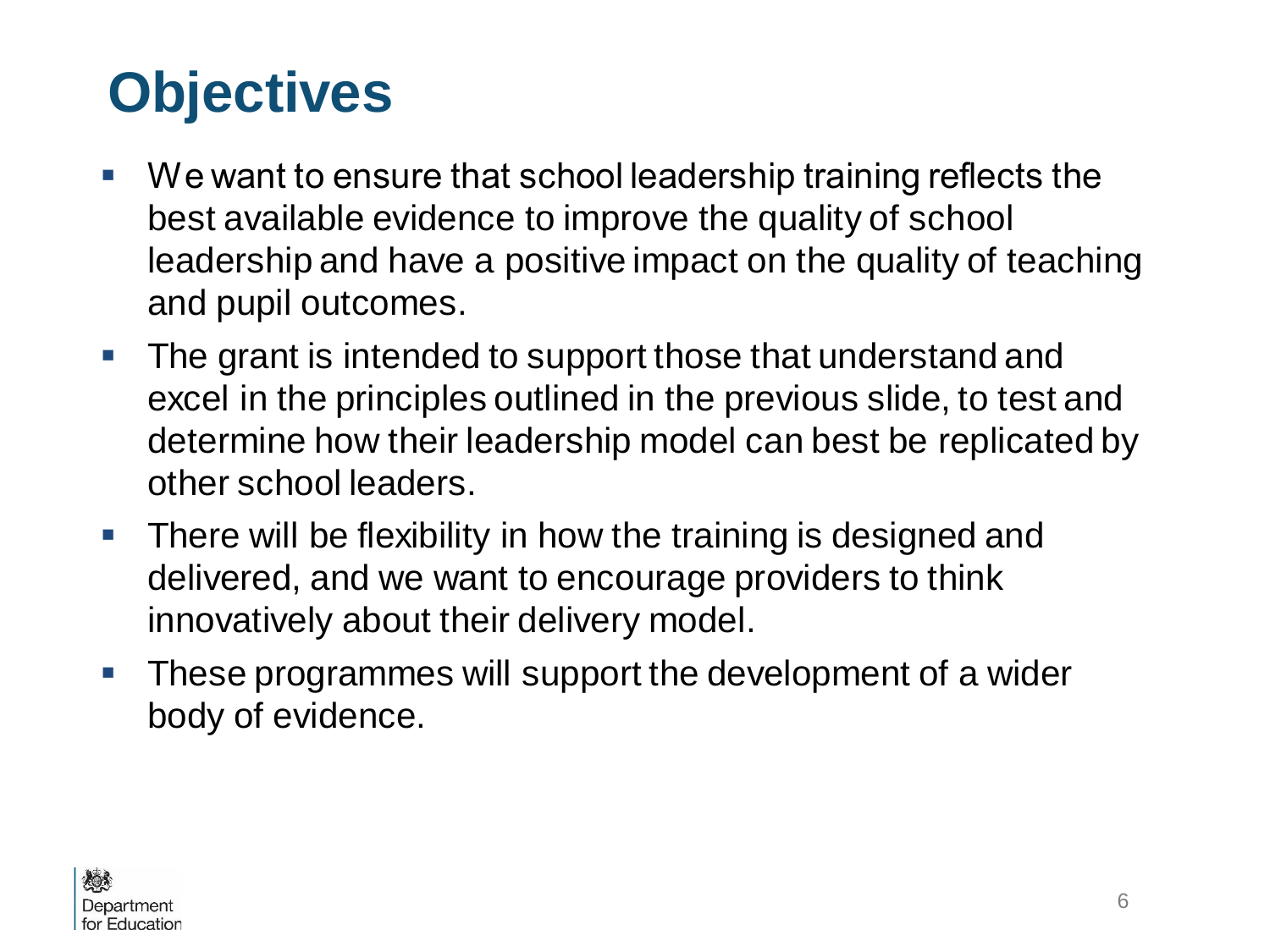### **Programme Specification:**

Successful bids will:

- Describe the scope of the proposed leadership development activity grounded in the bidding school's own successful practice of implementing a knowledge rich curriculum, which includes direct instruction and strong behaviour management;
- Describe the programme design and delivery, including learning objectives and expected outcomes for participants. This should include a detailed breakdown of delivery methods and timetables for the proposed activities;
- Outline a plan for the recruitment and retention of participants in school leadership positions in state-funded schools in England;
- Provide an outline of the costs associated with the programme, including a cost breakdown and total cost per participant;
- Show a clear plan for future financial programme sustainability; we would expect the cost to the department to reduce over the lifetime of the project;
- Outline how the delivery and impact of the programme will be monitored and shared with the department, and how lessons learnt will be used to refine and improve the programme in subsequent years.

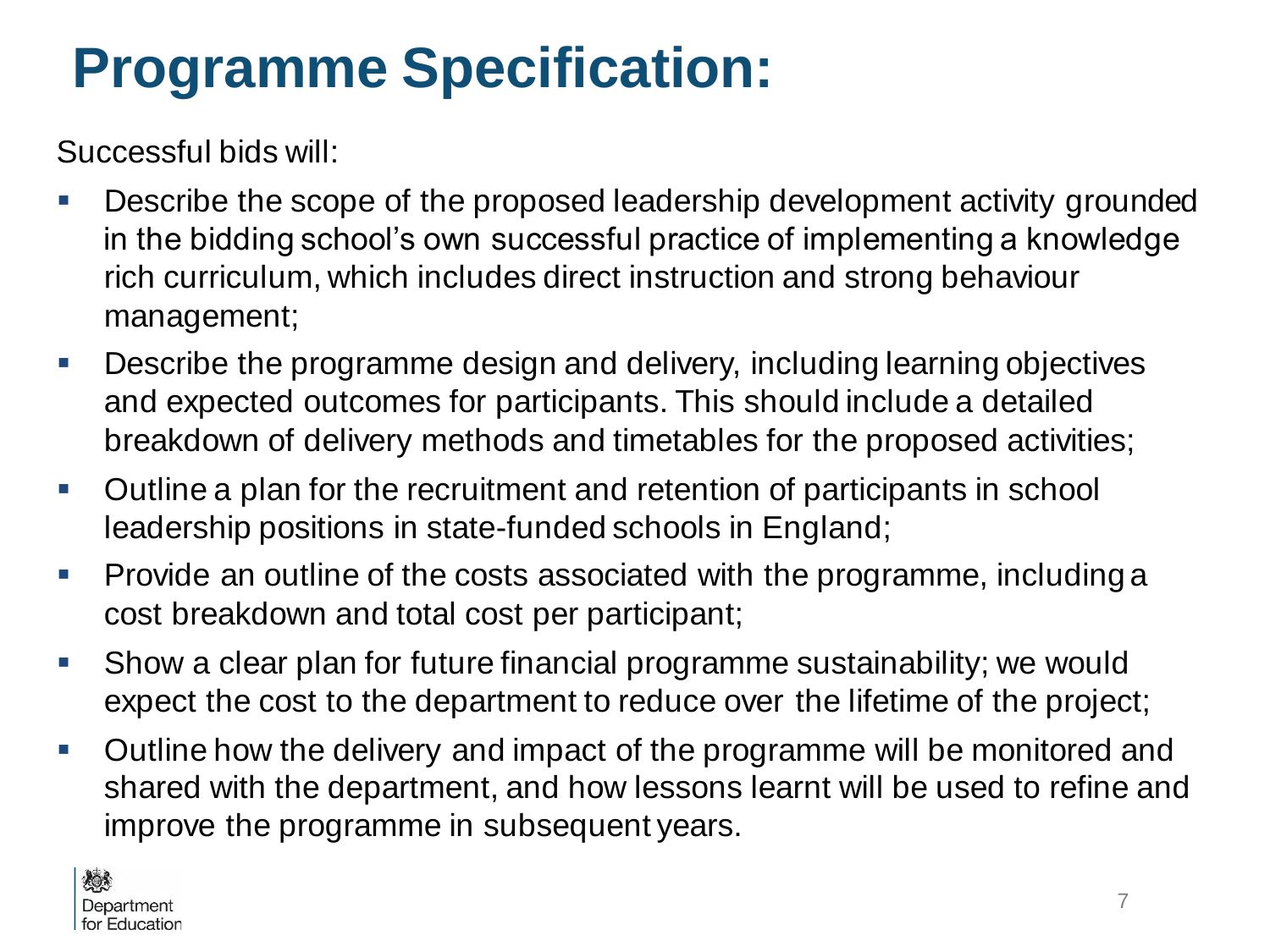#### **Indicative timeframe**

| Date*                                                                                          | <b>Activity</b>                                                                             |
|------------------------------------------------------------------------------------------------|---------------------------------------------------------------------------------------------|
| 12 May 2020                                                                                    | Market briefing event                                                                       |
| w/c 25 May 2020                                                                                | Procurement round opened                                                                    |
| End June 2020                                                                                  | Procurement round closed                                                                    |
| <b>July 2020</b>                                                                               | Desktop evaluation of providers' written responses, including<br>moderation & clarification |
| End July 2020                                                                                  | Notification of results and feedback                                                        |
| End July 2020                                                                                  | Grant award publication                                                                     |
| August 2020                                                                                    | <b>Standstill period</b>                                                                    |
| September 2020 onwards                                                                         | Commencement of delivery                                                                    |
| *Dates will be confirmed on the DfE Jaggaer e-tendering portal at the start of the competition |                                                                                             |

- **EXEC** Late and/or variant bids will not be accepted.
- **Dife will carry out a desktop evaluation of applications in July to determine whether providers** meet the criteria for delivery.
- **Providers should be ready to deliver the service from September 2020.**

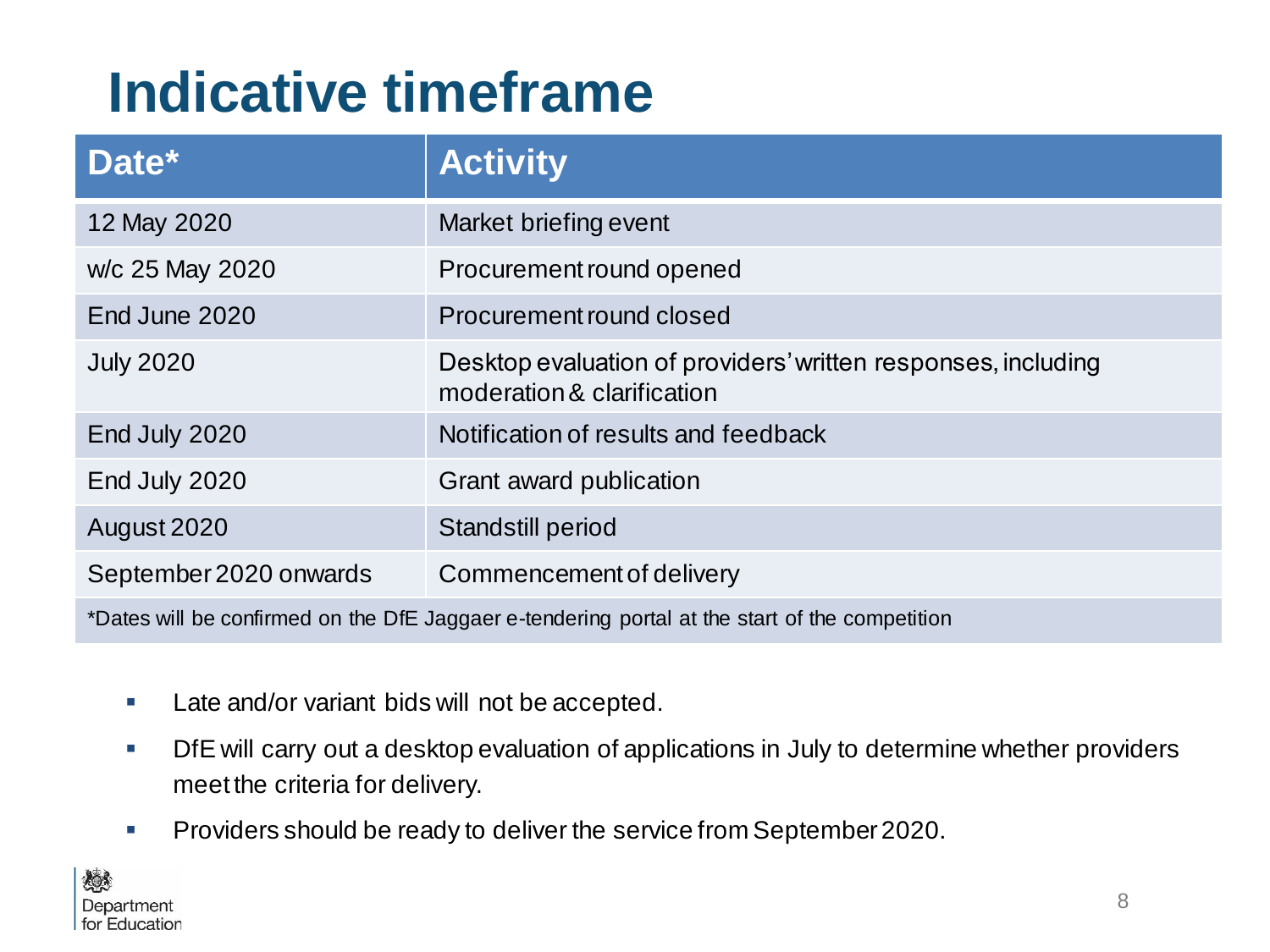### **Evaluation of bids**

- Bidders are required to provide a response to all questions in the format requested prior to the published deadline.
- The Evaluation Criteria will comprise of 3 parts:
	- **Mandatory requirements**
	- Quality evaluation
	- Pricing
- Only bids that meet the Mandatory requirements will proceed to the Quality Evaluation.
- Please note that Price will be assessed in conjunction with the plans for feasibility and value for money purposes. The DfE reserves the right to clarify costings during evaluation.
- Please note that bids of over £250,000 per annum will not be accepted.

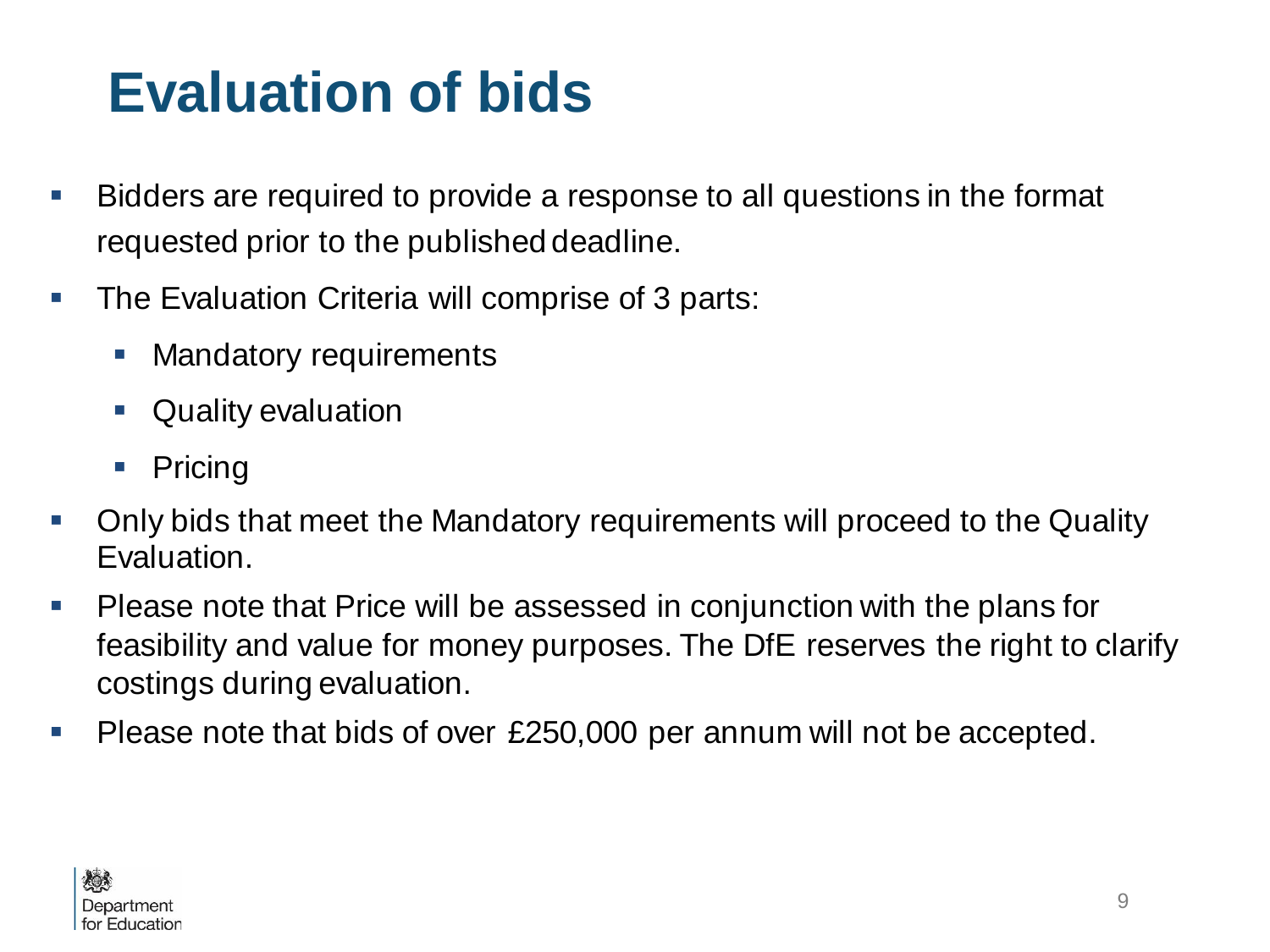#### **Jaggaer e-Tendering**

- The DfE uses the Jaggaer e-Tendering system for competing of most of its commercial requirements, whether that be works, goods or services. The documentation will be published in full via this portal and all communications from that date until contract commencement will take place via this portal.
- To avoid delays in accessing this opportunity once it has gone live, it is strongly recommended that you register on the Jaggaer portal prior as soon as possible and prior to the procurement round opening in w/c 25 May 2020.
- **•** <https://education.app.jaggaer.com/web/login.html>